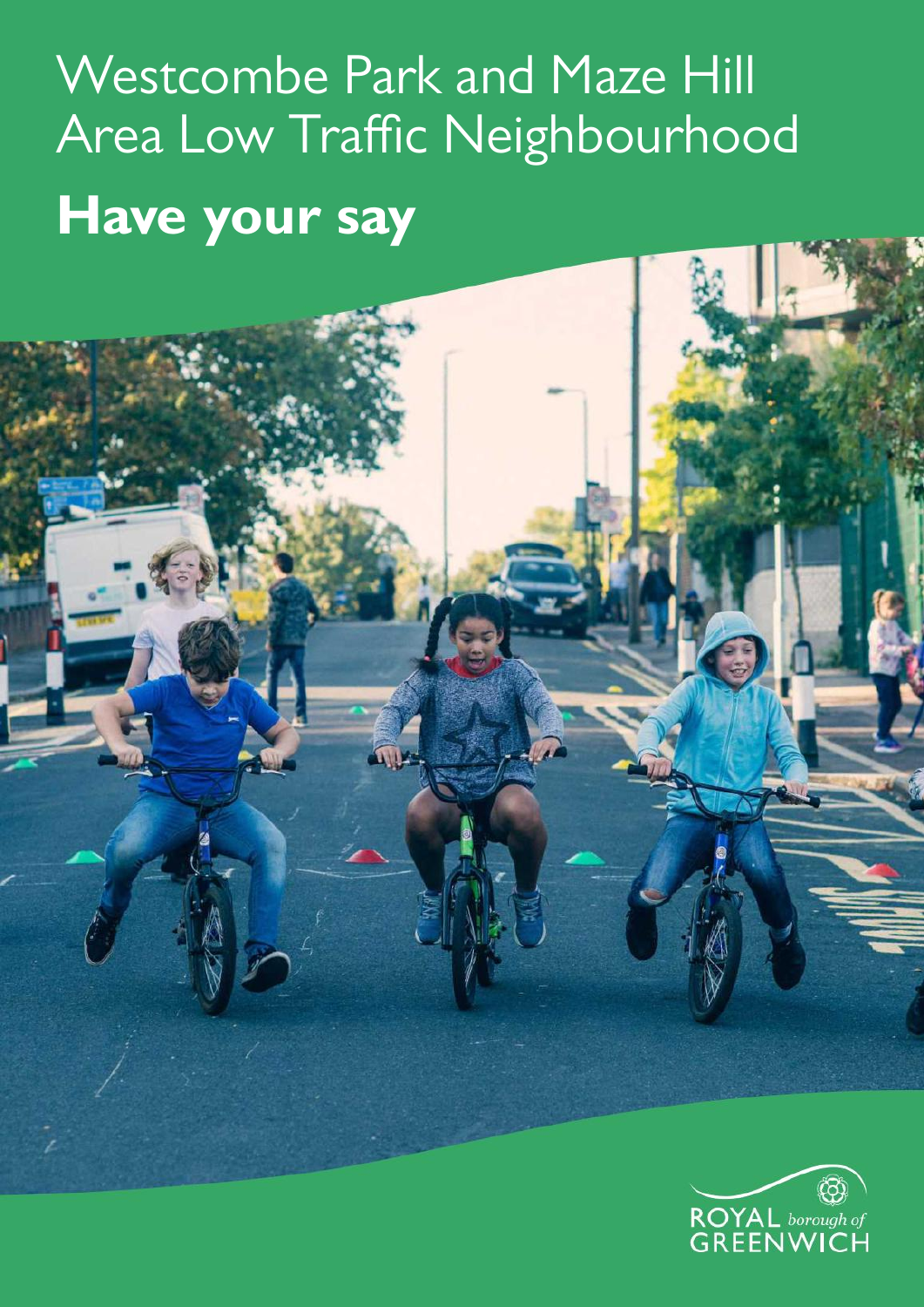# **Working towards a greener and safer Royal Greenwich - have your say**

Forty per cent of households in Greenwich don't have access to a car. Yet motorised traffic can disproportionally affect all residents' quality of life due to air and noise pollution, speeding and illegal parking.

We need to create a transport network which provides safe travel options for all residents and to do this we need to avoid a car-led recovery.

#### **Westcombe Park and Maze Hill Area Low Traffic Neighbourhood**

The Westcombe Park and Maze Hill area has seen high levels of motor traffic passing along its residential streets, made worse by more people driving during the pandemic. The traffic causes congestion, pollution and makes the streets less safe.

Forty per cent of households in Greenwich don't have access to a car. Yet, motorised traffic can disproportionally affect all residents' quality of life due to air and noise pollution, speeding and illegal parking.

#### **More traffic**

Residential roads that were never designed for high levels of motorised traffic have seen traffic double over the last decade in London. In Royal Greenwich alone between 2014 and 2019 the number of miles driven on our roads increased by one hundred and thirty million.

In the area of Westcombe Park and Maze Hill there has been an increase in westbound traffic on the A2 by 17 per cent since the first lockdown.

Drivers using residential streets as a shortcut, often called rat-running, are making journeys through the area and not visiting local addresses at all. Part of this has been caused by the popularity of navigation apps that use real-time routing to avoid traffic bottlenecks.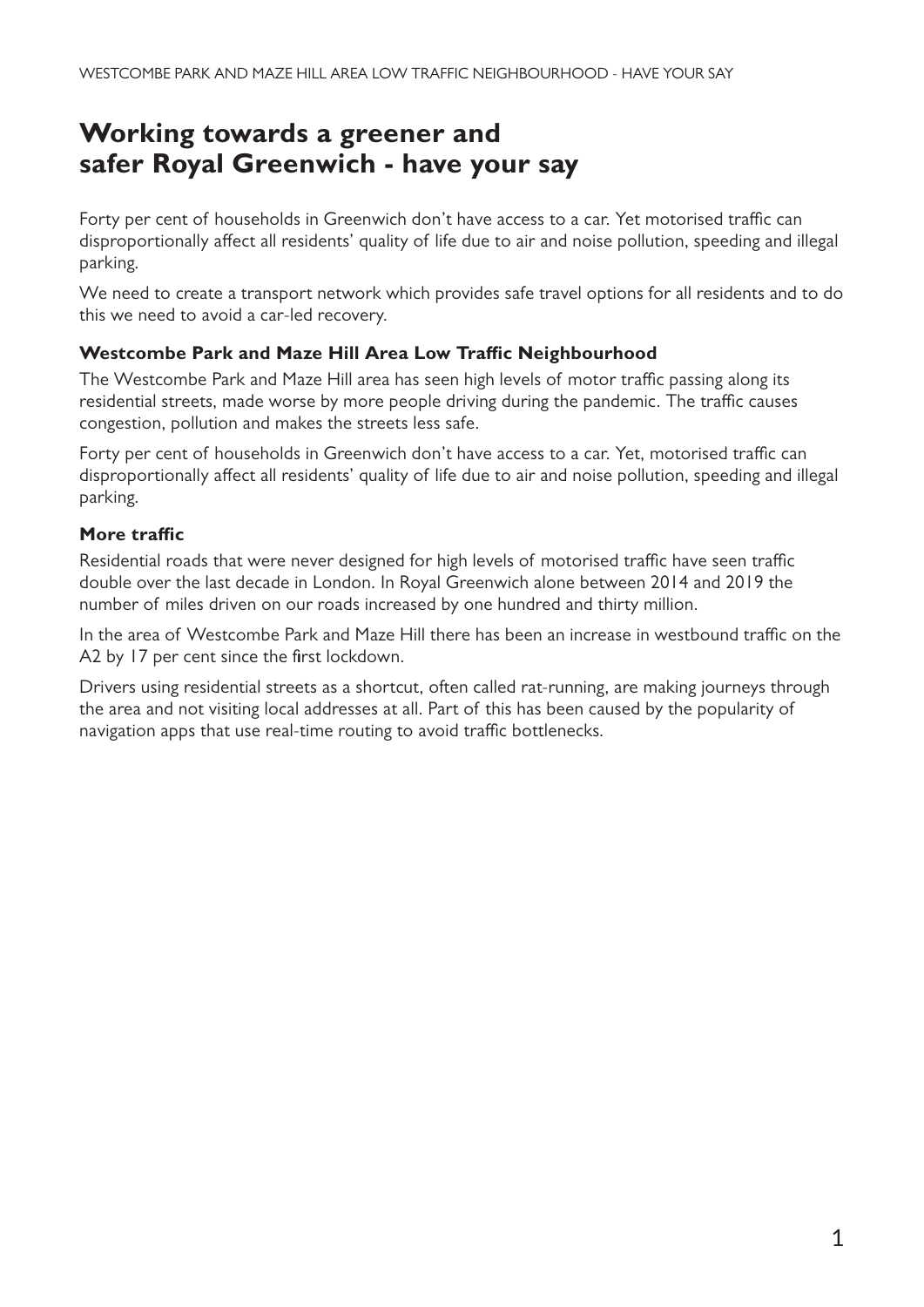# **What are low traffic neighbourhoods?**

Low traffic neighbourhoods (LTNs) are designed to stop motorised traffic taking shortcuts through residential roads by using barriers, called modal filters, such as planters, bollards or cameras. They can be temporary or permanent.

This prevents rat-running traffic, and can provide longer term benefits to the local community. Residents and businesses can still access their homes and premises, but may have to take a slightly longer route. A quieter, more attractive network of streets is opened-up in the LTN. This encourages people to travel on foot, by bicycle, by wheeling or by bus.

We work closely with emergency services to address their needs in LTNs. Preventing a car-led recovery is vital to keeping traffic moving and allowing emergency vehicles to make their crucial – life saving - trips.



# **Traffic data**

The Council's traffic data shows an increase in vehicles travelling northbound from 6 to 7am (Maze Hill and Vanbrugh Hill). The vehicle count stays consistent until around 6 to 7pm when it decreases. The data below shows the average number of vehicles passing along Maze Hill (south of Tom Smith Close) over a five day period. See 'Additional materials' for more detailed traffic data.

- **• 7am** 57 vehicles every 15 minutes
- **• Noon** 43 vehicles every 15 minutes
- **6pm** 44 vehicles every 15 minutes
- **• 8pm** 20 vehicles every 15 minutes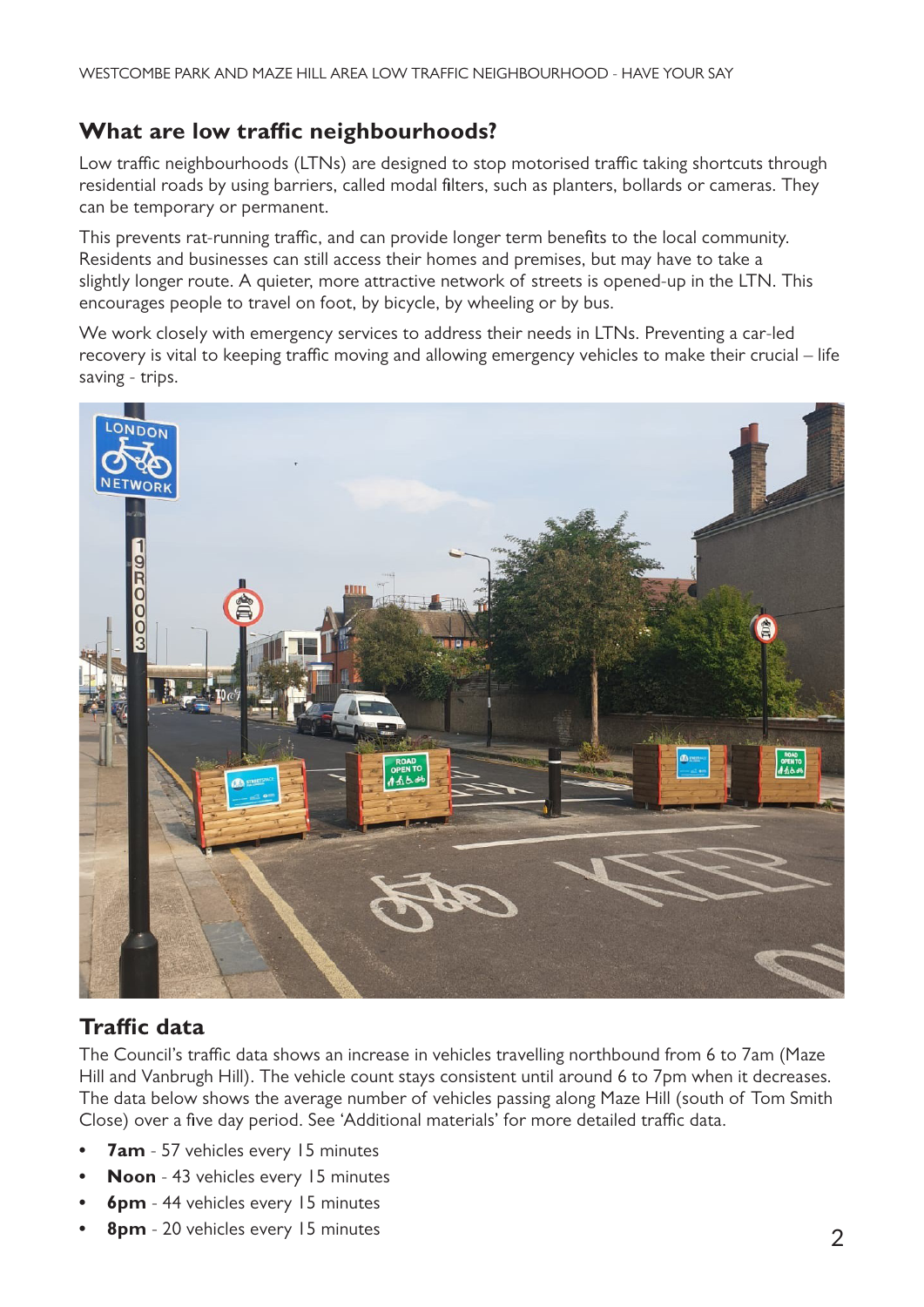# **Proposals to reduce traffic**

The Council is, therefore, proposing to introduce a low traffic neighbourhood (LTN) to reduce ratrunning through traffic and improve the environment for local residents.

The proposed Westcombe Park Area LTN uses the railway line as a natural barrier, controlling the points where roads cross the line to stop through traffic. These points are, from West to East:

- Maze Hill
- Vanbrugh Hill
- Halstow Road
- Westcombe Hill
- Proposed filters

It is proposed that the closure points on Maze Hill, Vanbrugh Hill and Westcombe Hill use camera enforcement instead of bollards or planters. This means that these roads can be closed either:

- at specific times of day, when data shows us these roads are at their busiest with through traffic, or
- 24-hours a day, stopping through traffic at all times of the day and night.

#### **Under either option there would be unimpeded access for the emergency services, taxis and people travelling by foot, bicycle, wheeling or bus.**

#### **Residents and businesses would still be able to access their homes and premises, but their usual routes may be slightly different.**

We propose closing Halstow Road, with a planter or lockable bollard, to motor vehicles where it crosses the railway line, while maintaining continued access or travel through the area on foot, bicycle or by wheeling.

We would like your input and views on our proposals to make sure that the scheme works well for the majority of local residents.

#### **Funding**

Funding for this scheme is externally funded by Transport for London.

#### **Deadline**

You have until 8 March 2021 to complete the survey.

# **What happens next?**

Once a scheme is put into place, considering the feedback we receive during this consultation, a sixmonth public consultation period on the Experimental Traffic Regulation Order would begin. This will allow you to provide more feedback, based on your experience of the trial.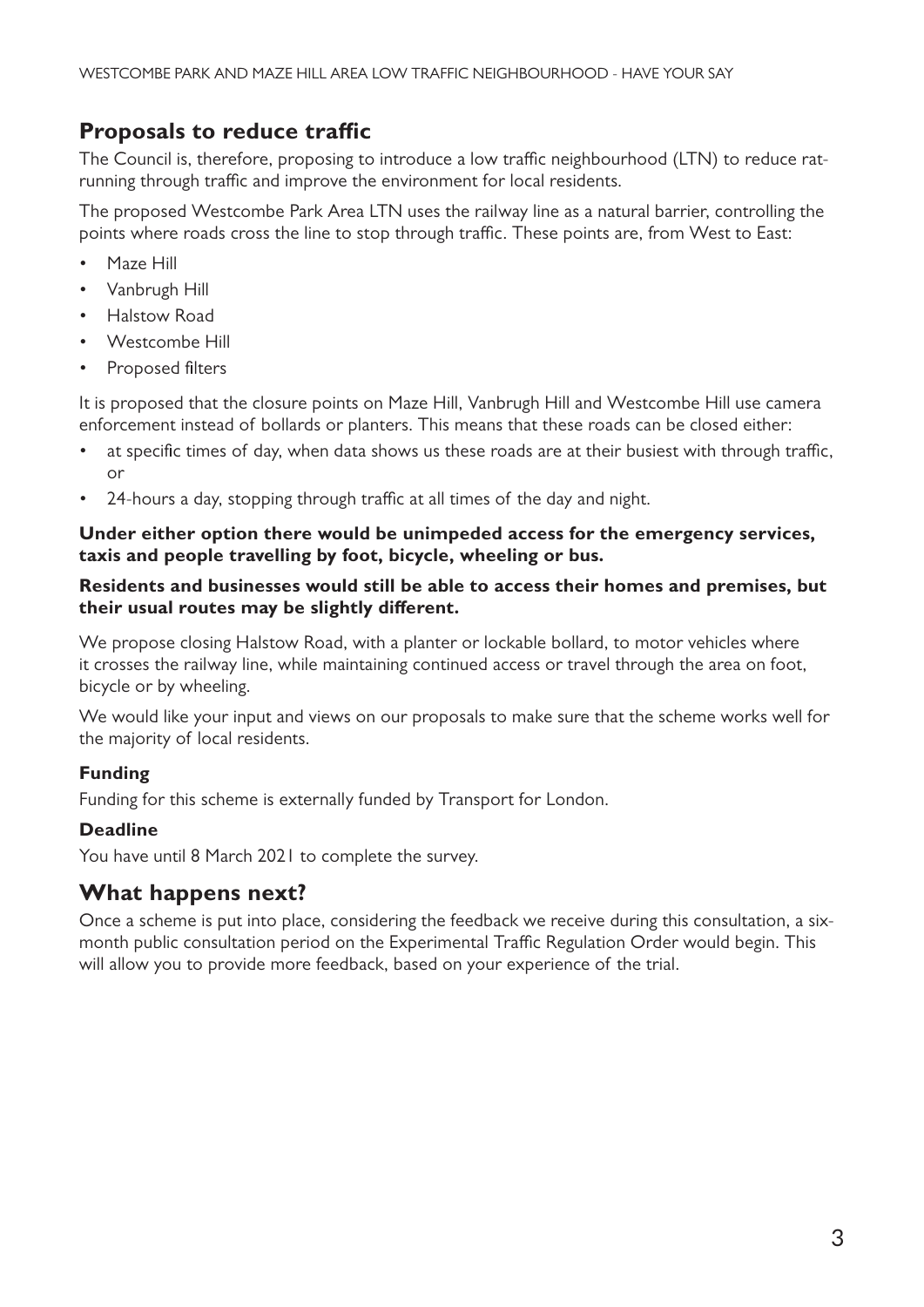# **Questions**

**Do you broadly agree with stopping through traffic from using local residential roads – making streets safer, healthier and open to everyone? Please circle one of the faces below**

| Please select which modes of transport you use to move around Royal Greenwich.<br>Tick all that apply                                                                                                                                            |
|--------------------------------------------------------------------------------------------------------------------------------------------------------------------------------------------------------------------------------------------------|
| Train<br>Walking<br>$\Box$ Cycling<br>Motorcycle<br>$\Box$ Motor vehicle<br>Taxi<br>$\Box$ Bus<br>Have you noticed an increase in rat-running through traffic levels over recent years?<br>Yes<br>7 No<br>$\top$ Not sure                        |
| If you have noticed an increase in rat-running what affect has this had on you? Tick all<br>that apply                                                                                                                                           |
| More difficult to cross the road<br>$\Box$ Feel unsafe when walking, wheeling/cycling<br>Can't open windows because of noise<br>$\Box$ Can't open windows because of pollution<br>$\Box$ Been involved in collision with a car<br>$\square$ None |
| Do you think the proposed filters are in the right locations?                                                                                                                                                                                    |
| Yes<br>∃ No<br>$\Box$ Not sure<br>If you don't think the proposed filters are in the right locations why is that?                                                                                                                                |
|                                                                                                                                                                                                                                                  |
| What times of the day do you think would work best for cameras to operate?                                                                                                                                                                       |
| Seven days a week<br>Weekdays<br>Weekends                                                                                                                                                                                                        |
| Please let us know if you have any other comments                                                                                                                                                                                                |
|                                                                                                                                                                                                                                                  |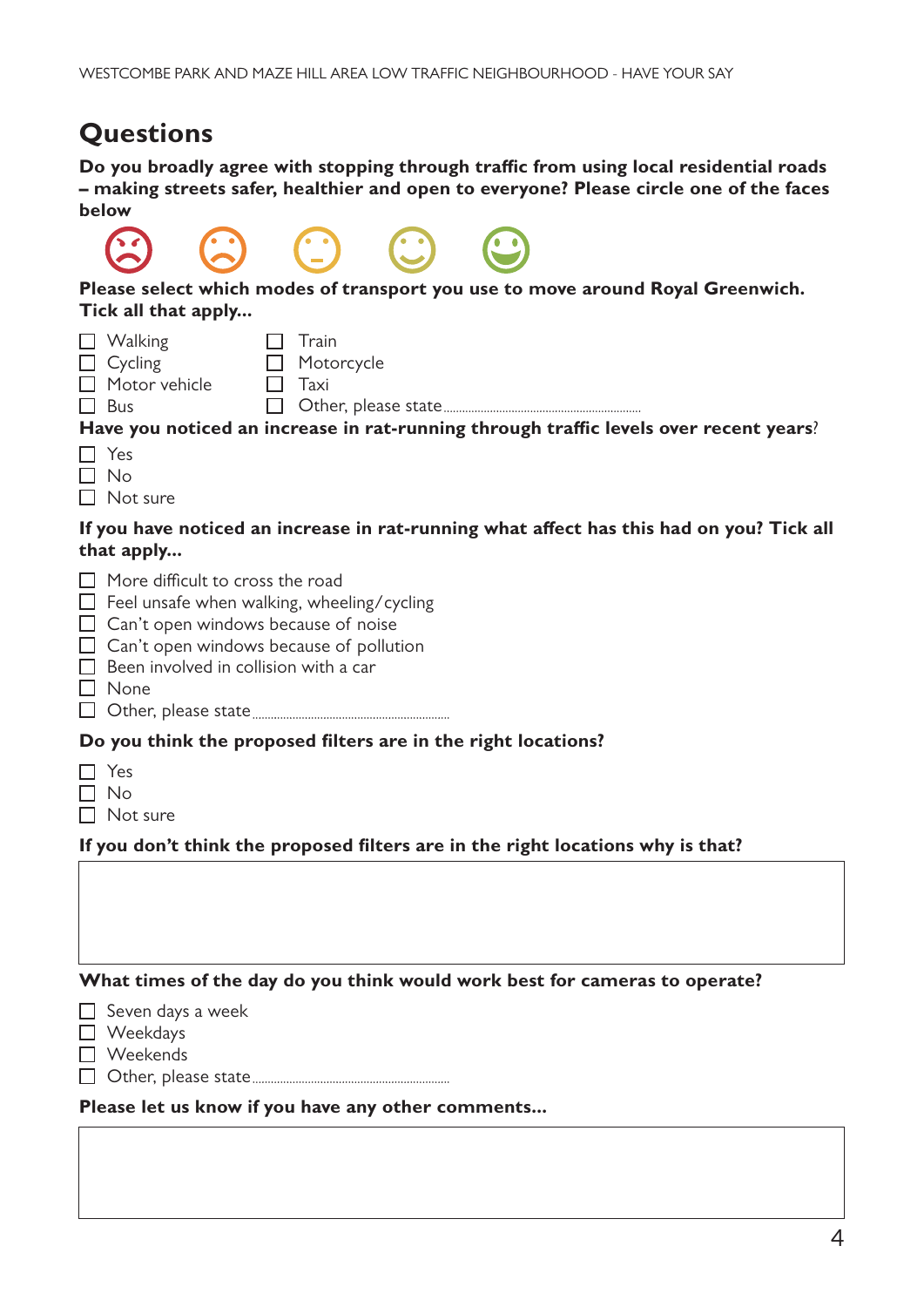# **Additional Materials - Frequently Asked Questions**

## **What is a low traffic neighbourhood (LTN)?**

LTNs are designed to stop motorised traffic taking shortcuts through residential roads by using temporary or permanent barriers, called modal filters, such as planters, bollards or cameras. Residents and businesses can still access their homes and premises, but their usual routes may be different.

This prevents rat-running traffic and can provide longer term benefits to the local community. A quieter, more attractive network of streets is opened up in the LTN. This encourages people to travel on foot, bicycle, by wheeling or by bus.

#### **Will residents and businesses still be able to access their homes and premises?**

Some people who drive will have to slightly change their routes.

The camera enforced modal filters allow unrestricted access for the emergency services, taxis and people travelling by foot, bicycle, wheeling or bus.

The permanent planter or lockable bollard filters stop all motor vehicles at all times while maintaining continued access or travel through the area on foot, bicycle or by wheeling.

Forty per cent of households in Royal Greenwich don't have access to a car. Yet, motorised traffic can disproportionally affect all residents' quality of life due to air and noise pollution, speeding and illegal parking.

We will listen to local feedback to maximise the benefits as much as possible.

#### **Don't low traffic neighbourhoods just push traffic on to main roads and into other neighbourhoods?**

Changes to the road network in one area may affect traffic in adjacent neighbourhoods initially but roads in residential areas are not designed to carry non-local through traffic which is better accommodated on main roads.

It takes time for people to change their behaviour to adapt to new traffic calming measures but significant reductions in overall traffic levels across an area can happen over time.

Without introducing any measures Transport for London and the Council's own data has shown that car journeys will continue to rise. This will have a knock-on impact on air pollution, road safety and climate change while navigation apps will continue to route drivers through residential neighbourhoods.

#### **Will blue badge holders be able to travel through at closure times?**

Blue Badge parking permits let drivers and passengers who are disabled park in specific on-street parking places.

As badges are issued to an individual's address, and not registered to a vehicle, the camera enforced filters are unable to whitelist them.

Like other residents who use cars badge holders will still be able to access their homes but they may have to slightly alter their usual routes.

However, blue badge holders will benefit like all residents from the longer-term improvements that LTNs can bring. By encouraging those residents who are able to walk, wheel or cycle to do so should mean quieter streets for everyone.

And this includes those who need to make any essential journeys by car.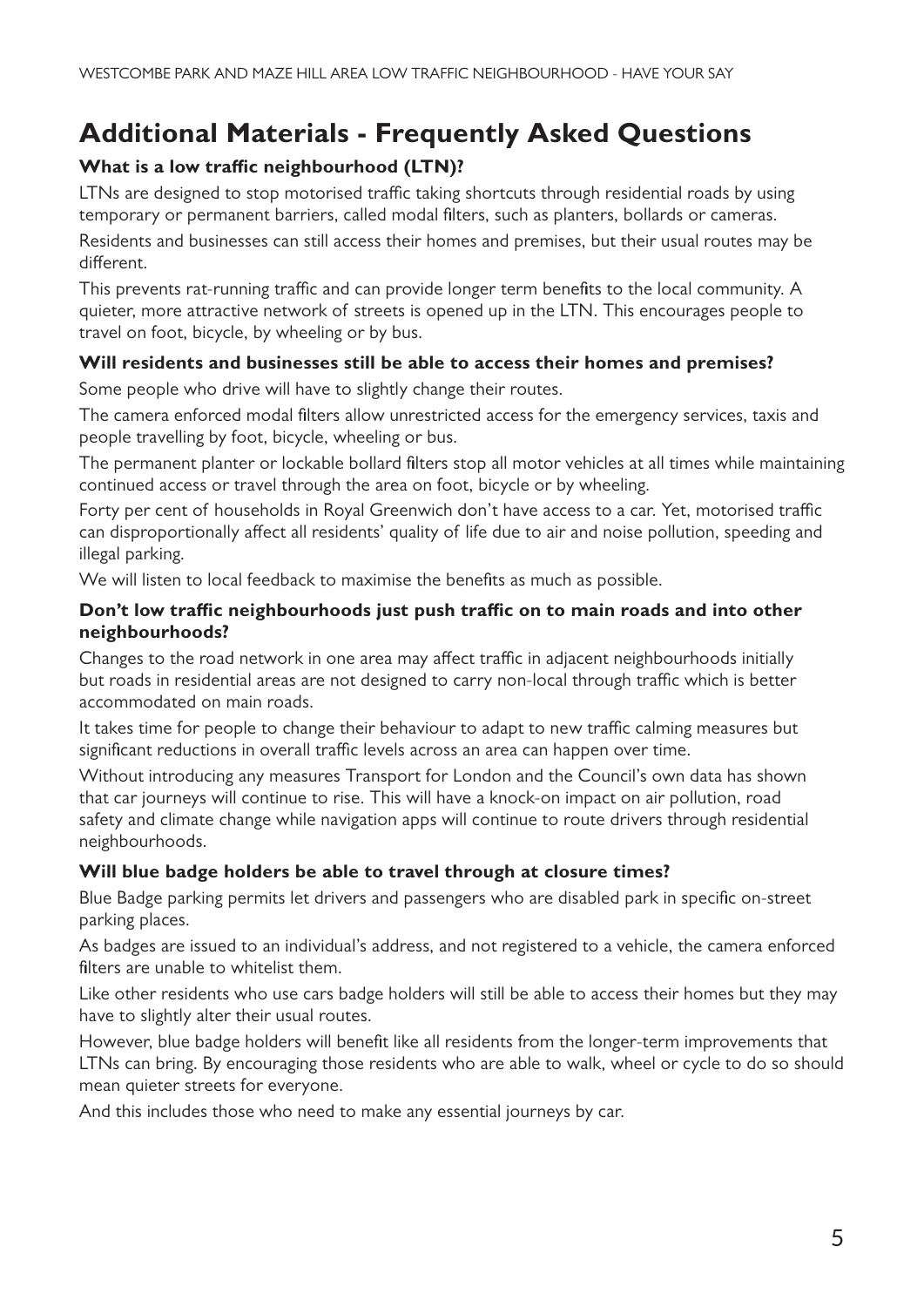#### **Having a car gives people, particularly those who have mobility issues or are worried about using public transport, more independence**

Data shows that people feel walking and cycling gives them more freedom and independence than driving. Walking and wheeling are the most commonly used mode of transport for disabled Londoners. For example, the proportion of disabled Londoners who drive a car to get around London is 28%, compared to 45% for non-disabled Londoners.

Outdoor spaces free from traffic are vital to maintaining good mental and physical health. Research shows that those who regularly walk and cycle have a significantly lower risk of feeling stressed, anxious and depressed.

#### **How were the low traffic neighbourhoods selected?**

Potential LTN's were identified as part of the technical work undertaken to support the delivery of the Local implementation Plan (LIP), based on borough-wide traffic data. The LTN's being delivered build on that analysis, combined with what we have learned about travel during the COVID-19 emergency and the new pressures that has bought.

#### **How would the proposals affect local businesses?**

Evidence shows that those who walk to a high street spend 40 per cent more than those who drive. Per square metre, cycle parking delivers five-times higher retail spend than the same area of car parking. Converting car parking spaces to a place with seating and planters where people enjoy spending time, can improvement retail performance. A study found shop vacancy rates were five times higher on streets with high levels of traffic. And, retail turnover in pedestrianised areas generally out-performs the spending in non-pedestrian areas. Reduced motor traffic can increase the amount that people spend in their local shops.

#### **Emergency vehicles access**

We work closely with emergency services to address their needs in LTNs. Preventing a car-led recovery is vital to keeping traffic moving and allowing emergency vehicles to make their crucial – life saving - trips.

#### **How will these measures improve people's health?**

In addition to contributing to climate change motor vehicles are a major source of air pollution that harms human health. Vehicles emit a range of pollutants including nitrogen oxides and particulate matter. Public Health England has called poor air quality the largest environmental risk to public health in the UK as long-term exposure to air pollution can cause chronic conditions such as cardiovascular and respiratory diseases as well as lung cancer, leading to reduced life expectancy.

#### **How will these measures help climate change?**

The threat to our climate is real and it is now indisputable that the changes to our environment are rapid, accelerating and a threat to how we live. That's why we declared a climate emergency in 2019 and agreed to set an ambitious target to reach net zero carbon emissions 20 years ahead of the national target.

With miles of riverfront, the risk of floods is particularly real for us in Royal Greenwich. But droughts, heatwaves and other extreme weather conditions will also have a massive impact on the health and wellbeing of our residents.

In our borough a third of all of emissions of greenhouse gases such as carbon dioxide, methane and nitrous oxide, come from transport – car, vans and trucks. These gases trap heat and make the planet warmer, causing climate change. But, the number of miles driven on our roads continues to increase: by one hundred and thirty million between 2014 and 2019.

To achieve our carbon neutral target we will need to see a 45% reduction in car use in the borough due to modal shift to public transport and active travel and a 10% decrease in van and truck use relative to current projections.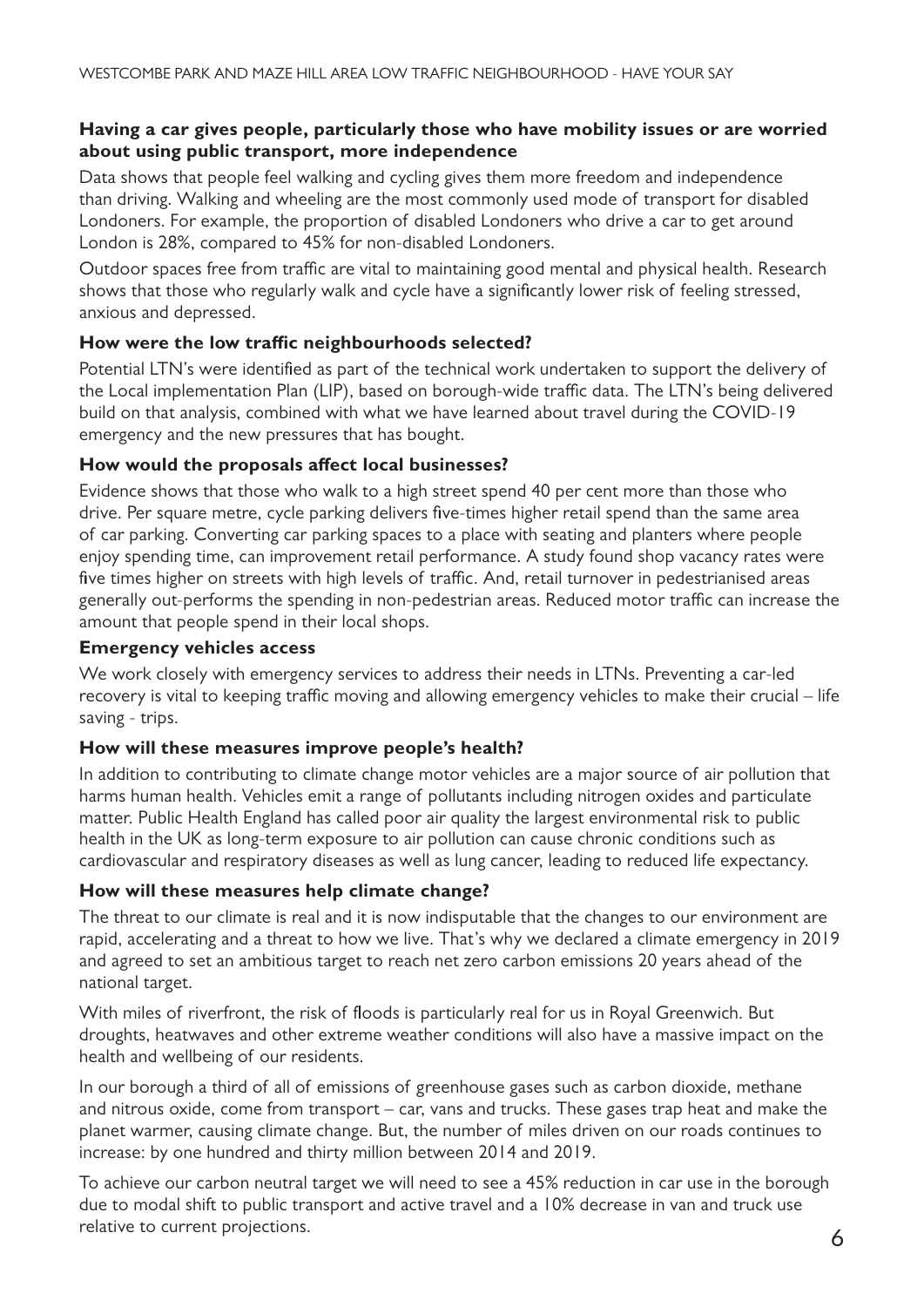# **Please tell us about you**

Royal Borough of Greenwich is committed to promoting equality of opportunity and tackling discrimination in all areas of our work. These questions are optional, but if you do answer them you will help us to ensure that we provide our services fairly to everyone in the community. Any information you provide will be treated in confidence and used for monitoring purposes only, in accordance with our legal responsibilities under the General Data Protection Regulation.

#### **What's your home postcode? (optional)**

#### **What is your connection to the Royal Borough of Greenwich? (optional)**

Please tick all that apply

- $\Box$  I live here
- $\Box$  I work here
- $\Box$  I study here
- $\Box$  I own a business here
- $\Box$  I commute through here
- $\Box$  I do the school run here
- $\Box$  Other

#### **If you live in the Borough do you? (optional)**

Please tick one option only

- $\Box$  Own your own home
- $\Box$  Rent from a private landlord
- $\Box$  Rent from Council or housing association

#### **Do you own a car? (optional)**

Please tick one option only

- $\Box$  Yes
- $\Box$  No

#### **What is your age group? (optional)**

Please tick one option only

- $\Box$  13-15
- $\Box$  16-24
- $\Box$  25-34
- $\Box$  35-44
- $\Box$  45-54
- $\Box$  55-64
- $\Box$  65-74  $\Box$  75-84
- 
- $\Box$  85 or over
- $\Box$  Prefer not to say

#### **What is your gender? (optional)**

Please tick one option only

- $\Box$  Male
- $\Pi$  Female
- $\Box$  Other
- $\Box$  Prefer not to say

If you prefer to use your own term please provide this here....................................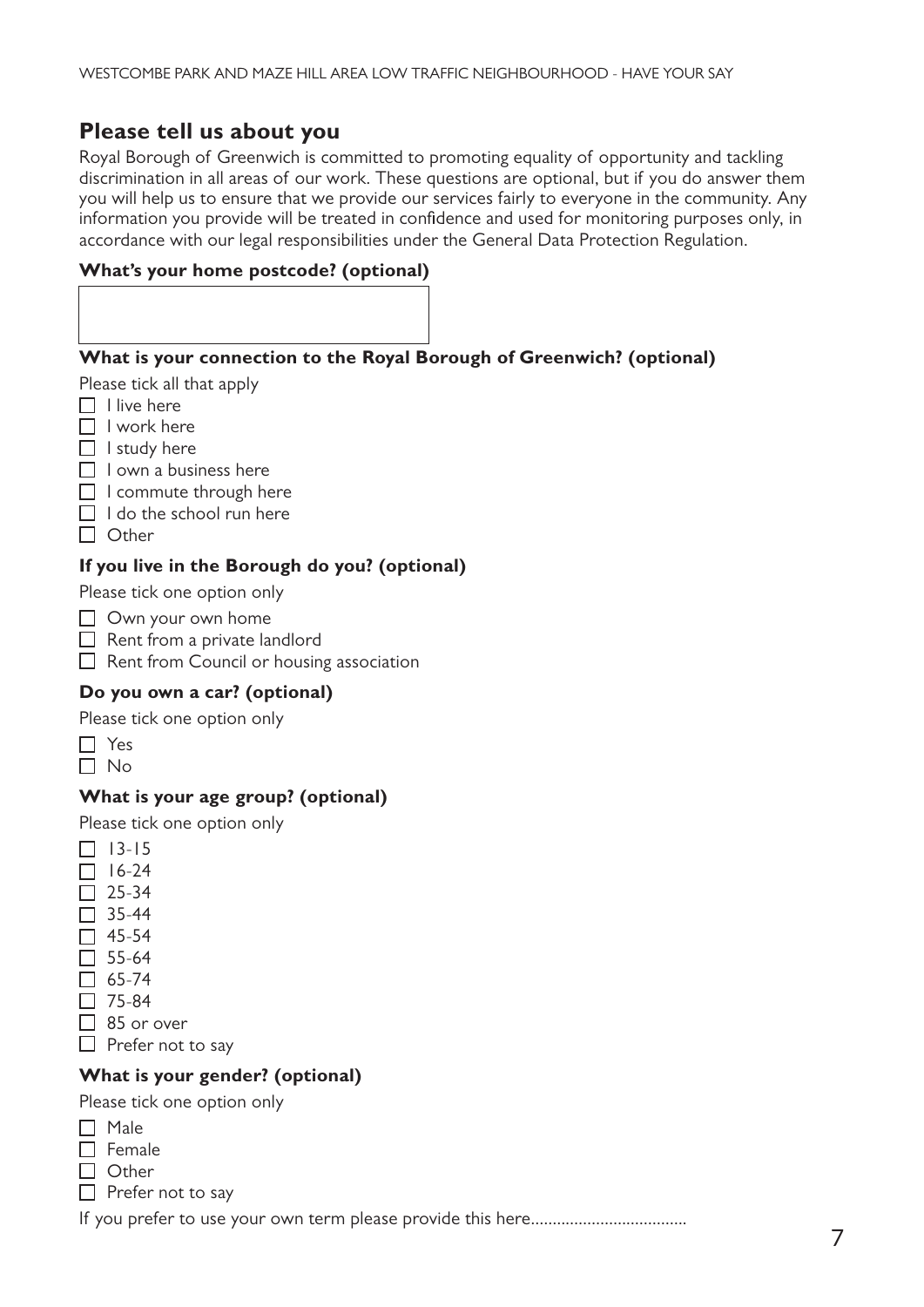#### **What is your ethnicity? (optional)**

Please tick one option only

- Asian/Asian British Bangladeshi
- $\Box$  Asian/Asian British Indian
- $\Box$  Asian/Asian British Pakistani
- Asian/Asian British Chinese
- $\Box$  Asian/Asian British other
- $\Box$  White English
- $\Box$  White Welsh
- $\Box$  White Scottish
- $\Box$  White Northern Irish
- $\Box$  White British
- $\Box$  Gypsy or Irish Traveller
- $\Box$  White other
- $\Box$  Black / Black British African
- $\Box$  Black / Black British Caribbean
- $\Box$  Black / Black British other
- $\Box$  Arab

#### **Do you consider yourself to be disabled? (optional)**

Please tick one option only

| $\Box$ Yes                                            |
|-------------------------------------------------------|
| $\Box$ No                                             |
| $\Box$ Prefer not to say                              |
| $\Box$ If other, please state (if you wish to do so). |

#### **What are your religious beliefs? (optional)**

|     | Please tick one option only          |
|-----|--------------------------------------|
|     | None                                 |
|     | <b>Buddhist</b>                      |
|     | $\Box$ Christian (all denominations) |
|     | $\Box$ Hindu                         |
|     | $\Box$ lewish                        |
|     | $\Box$ Muslim                        |
| I I | Sikh                                 |
|     | $\Box$ Prefer not to say             |
|     |                                      |

- $\Box$  Other
- $\Box$  If other, please state (if you wish to do so)

Thank you so much for taking the time to complete our questionnaire! Your input is really appreciated and will help inform what happens next.

Please return your questionnaire to:

**Transportation, Regeneration, Enterprise and Skills, Floor 5, The Woolwich Centre 35, Wellington Street, Woolwich, London SE18 6HQ**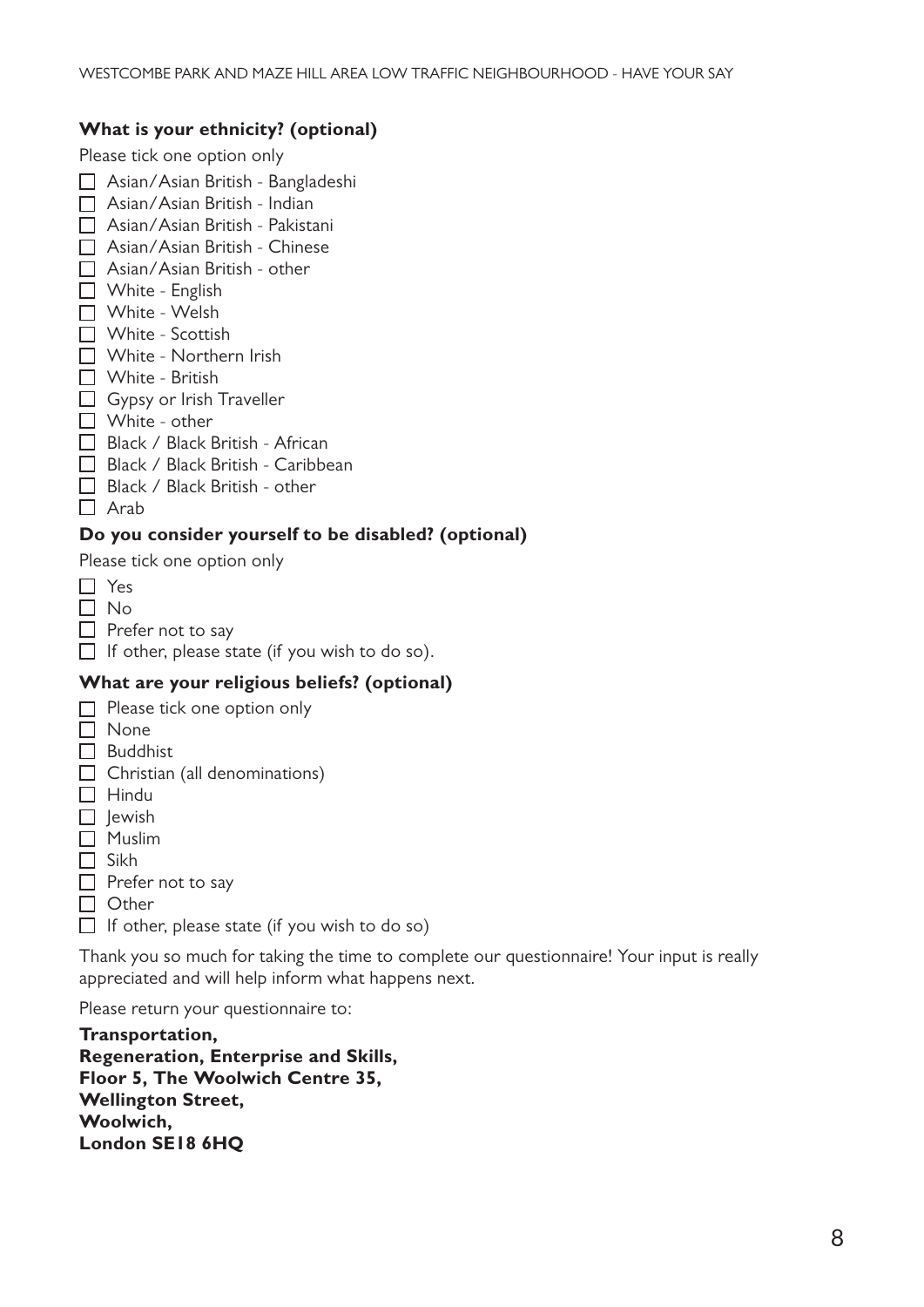## **Additional Materials - Traffic Data Westcombe Hill and Maze Hill Area**

|                    |                         |                         |                | Site No: 20337 - W1-7<br><b>Channel: Northbound</b> |                |            |          | <b>WESTCOMBE HILL NORTH OF MAYSTON MEWS</b> |                |  |
|--------------------|-------------------------|-------------------------|----------------|-----------------------------------------------------|----------------|------------|----------|---------------------------------------------|----------------|--|
|                    | Wed                     | Thu                     | Fri            | Sat                                                 | Sun            | Mon        | Tue      | 5-Day                                       | 7-Day          |  |
| <b>TIME PERIOD</b> | 28/10/20                | 29/10/20                | 30/10/20       | 31/10/20                                            | 01/11/20       | 02/11/20   | 03/11/20 | Av                                          | Av             |  |
|                    |                         |                         |                |                                                     |                |            |          |                                             |                |  |
| 0:00               | 21                      | 23                      | 25             | 19                                                  | 30             | 19         | 18       | 21                                          | 22             |  |
| 1:00               | $\overline{7}$          | $\overline{7}$          | $\overline{7}$ | 8                                                   | 9              | $\sqrt{4}$ | 8        | $\overline{7}$                              | $\overline{7}$ |  |
| 2:00               | $\overline{\mathbf{3}}$ | $\overline{\mathbf{3}}$ | 6              | $\overline{7}$                                      | 18             | $\sqrt{4}$ | 8        | 5                                           | $\overline{7}$ |  |
| 3:00               | 8                       | $\overline{7}$          | 3              | 6                                                   | 6              | $\sqrt{4}$ | 3        | 5                                           | 5              |  |
| 4:00               | 10                      | $\overline{7}$          | $\overline{7}$ | 5                                                   | $\overline{4}$ | 11         | 5        | $\boldsymbol{8}$                            | $\overline{7}$ |  |
| 5:00               | 25                      | 22                      | 20             | 22                                                  | 17             | 27         | 26       | 24                                          | 23             |  |
| 6:00               | 123                     | 94                      | 84             | 27                                                  | 16             | 111        | 116      | 106                                         | 82             |  |
| 7:00               | 244                     | 162                     | 150            | 42                                                  | 29             | 275        | 307      | 228                                         | 173            |  |
| 8:00               | 118                     | 110                     | 91             | 69                                                  | 38             | 215        | 168      | 140                                         | 116            |  |
| 9:00               | 85                      | 105                     | 90             | 105                                                 | 47             | 201        | 242      | 145                                         | 125            |  |
| 10:00              | 108                     | 128                     | 114            | 111                                                 | 87             | 149        | 255      | 151                                         | 136            |  |
| 11:00              | 121                     | 146                     | 138            | 131                                                 | 145            | 117        | 201      | 145                                         | 143            |  |
| 12:00              | 120                     | 176                     | 156            | 150                                                 | 134            | 131        | 147      | 146                                         | 145            |  |
| 13:00              | 139                     | 137                     | 299            | 149                                                 | 156            | 137        | 143      | 171                                         | 166            |  |
| 14:00              | 118                     | 116                     | 237            | 160                                                 | 124            | 141        | 113      | 145                                         | 144            |  |
| 15:00              | 105                     | 130                     | 201            | 130                                                 | 124            | 139        | 136      | 142                                         | 138            |  |
| 16:00              | 125                     | 118                     | 181            | 120                                                 | 89             | 129        | 138      | 138                                         | 129            |  |
| 17:00              | 109                     | 99                      | 180            | 113                                                 | 91             | 120        | 132      | 128                                         | 121            |  |
| 18:00              | 136                     | 101                     | 238            | 105                                                 | 53             | 114        | 164      | 151                                         | 130            |  |
| 19:00              | 94                      | 89                      | 240            | 93                                                  | 63             | 76         | 130      | 126                                         | 112            |  |
| 20:00              | 56                      | 59                      | 86             | 64                                                  | 48             | 58         | 60       | 64                                          | 62             |  |
| 21:00              | 66                      | 44                      | 57             | 63                                                  | 44             | 49         | 60       | 55                                          | 55             |  |
| 22:00              | 38                      | 47                      | 53             | 57                                                  | 36             | 42         | 48       | 46                                          | 46             |  |
| 23:00              | 27                      | 35                      | 39             | 38                                                  | 33             | 35         | 32       | 34                                          | 34             |  |
| 12H,7-19           | 1528                    | 1528                    | 2075           | 1385                                                | 1117           | 1868       | 2146     | 1829                                        | 1664           |  |
| 16H,6-22           | 1867                    | 1814                    | 2542           | 1632                                                | 1288           | 2162       | 2512     | 2179                                        | 1974           |  |
| 18H,6-24           | 1932                    | 1896                    | 2634           | 1727                                                | 1357           | 2239       | 2592     | 2259                                        | 2054           |  |
| 24H,0-24           | 2006                    | 1965                    | 2702           | 1794                                                | 1441           | 2308       | 2660     | 2328                                        | 2125           |  |
| <b>AM</b>          | 7:00                    | 7:00                    | 7:00           | 11:00                                               | 11:00          | 7:00       | 7:00     | $\sim$                                      | $\omega$       |  |
| Peak               | 244                     | 162                     | 150            | 131                                                 | 145            | 275        | 307      | 228                                         | 202            |  |
| <b>PM</b>          | 13:00                   | 12:00                   | 13:00          | 14:00                                               | 13:00          | 14:00      | 18:00    | $\overline{\phantom{a}}$                    | $\omega$       |  |
| Peak               | 139                     | 176                     | 299            | 160                                                 | 156            | 141        | 164      | 184                                         | 176            |  |

|          | Daily Totals<br>3000 |  |     |  |     |  |      |      |      |  |      |  |     |  |              |  |       |  |       |  |
|----------|----------------------|--|-----|--|-----|--|------|------|------|--|------|--|-----|--|--------------|--|-------|--|-------|--|
|          |                      |  |     |  |     |  | 2702 |      | 2660 |  |      |  |     |  |              |  |       |  |       |  |
|          | 2500                 |  |     |  |     |  |      | 2308 |      |  |      |  |     |  | 2328<br>2125 |  |       |  |       |  |
|          | 2006<br>1965<br>2000 |  |     |  |     |  | 1794 |      |      |  |      |  |     |  |              |  |       |  |       |  |
| vehicles | 1500                 |  |     |  |     |  |      |      |      |  | 1441 |  |     |  |              |  |       |  |       |  |
| ৳        | 1000                 |  |     |  |     |  |      |      |      |  |      |  |     |  |              |  |       |  |       |  |
| g        |                      |  |     |  |     |  |      |      |      |  |      |  |     |  |              |  |       |  |       |  |
|          | 500                  |  |     |  |     |  |      |      |      |  |      |  |     |  |              |  |       |  |       |  |
|          | 0                    |  |     |  |     |  |      |      |      |  |      |  |     |  |              |  |       |  |       |  |
|          |                      |  | Wed |  | Thu |  | Fri  |      | Sat  |  | Sun  |  | Mon |  | Tue          |  | 5-Day |  | 7-Day |  |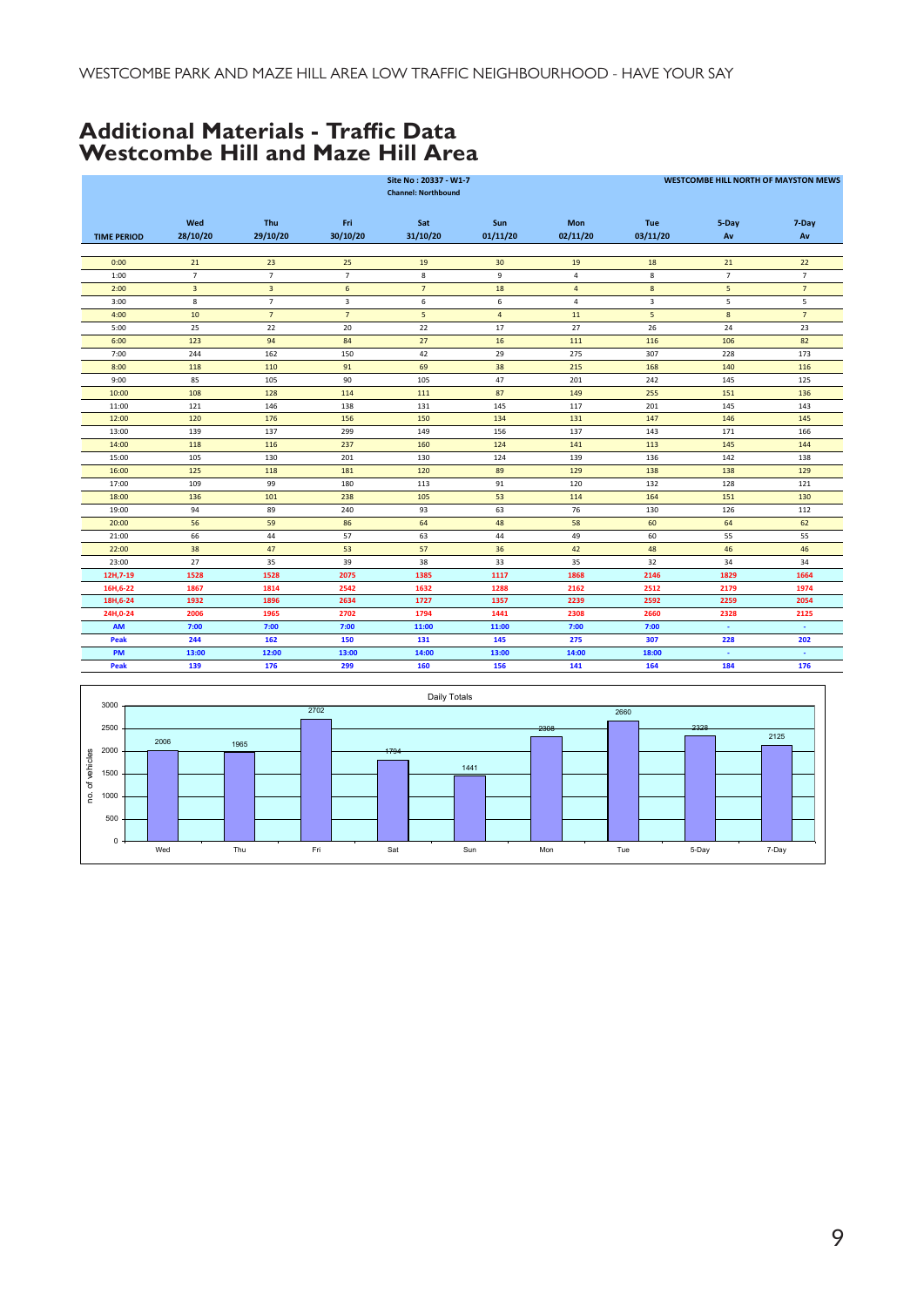#### WESTCOMBE PARK AND MAZE HILL AREA LOW TRAFFIC NEIGHBOURHOOD - HAVE YOUR SAY

|                    |                 |                 |                 | <b>Channel: Southbound</b> |                 |                 | Site No : 20337 - W1Westcombe 17 ATC'S\[20337 - W1-7 WESTCOMBE HILL NORTH OF MAYSTON MEWS.xlsxJSpeed2'!Q1 |                |             |
|--------------------|-----------------|-----------------|-----------------|----------------------------|-----------------|-----------------|-----------------------------------------------------------------------------------------------------------|----------------|-------------|
| <b>TIME PERIOD</b> | Wed<br>28/10/20 | Thu<br>29/10/20 | Fri<br>30/10/20 | Sat<br>31/10/20            | Sun<br>01/11/20 | Mon<br>02/11/20 | Tue<br>03/11/20                                                                                           | 5-Day<br>Av    | 7-Day<br>Av |
|                    |                 |                 |                 |                            |                 |                 |                                                                                                           |                |             |
| 0:00               | 23              | 19              | 23              | 21                         | 28              | 20              | 20                                                                                                        | 21             | 22          |
| 1:00               | 9               | 13              | 10              | 12                         | 15              | 9               | $\overline{7}$                                                                                            | 10             | 11          |
| 2:00               | $\overline{a}$  | 5 <sub>1</sub>  | $\sqrt{4}$      | $\overline{\mathbf{3}}$    | $\bf 8$         | $\overline{4}$  | 5                                                                                                         | $\sqrt{4}$     | 5           |
| 3:00               | $\overline{4}$  | $\overline{4}$  | 6               | 9                          | 4               | 6               | 6                                                                                                         | 5              | 6           |
| 4:00               | 6               | $\overline{4}$  | $\overline{2}$  | 6                          | 6               | $\overline{4}$  | $\sqrt{4}$                                                                                                | $\overline{4}$ | 5           |
| 5:00               | 16              | 17              | 18              | 17                         | 14              | 19              | 18                                                                                                        | 18             | 17          |
| 6:00               | 25              | 28              | $26\,$          | $22\,$                     | 17              | 31              | 28                                                                                                        | 28             | 25          |
| 7:00               | 56              | 63              | 68              | 38                         | 25              | 85              | 78                                                                                                        | 70             | 59          |
| 8:00               | 71              | 82              | 56              | 64                         | 31              | 111             | 129                                                                                                       | 90             | 78          |
| 9:00               | 56              | 73              | 72              | 73                         | 35              | 130             | 97                                                                                                        | 86             | 77          |
| 10:00              | 74              | 83              | 92              | 97                         | 46              | 115             | 91                                                                                                        | 91             | 85          |
| 11:00              | 88              | 114             | 86              | 108                        | 73              | 110             | 112                                                                                                       | 102            | 99          |
| 12:00              | 79              | 112             | 105             | 115                        | 96              | 99              | 126                                                                                                       | 104            | 105         |
| 13:00              | 98              | 106             | 87              | 109                        | 107             | 111             | 128                                                                                                       | 106            | 107         |
| 14:00              | 99              | 117             | 113             | 126                        | 97              | 107             | 112                                                                                                       | 110            | 110         |
| 15:00              | 117             | 126             | 128             | 109                        | 109             | 154             | 152                                                                                                       | 135            | 128         |
| 16:00              | 117             | 139             | 115             | 108                        | 110             | 146             | 155                                                                                                       | 134            | 127         |
| 17:00              | 129             | 115             | 135             | 121                        | 84              | 148             | 205                                                                                                       | 146            | 134         |
| 18:00              | 115             | 113             | 144             | 122                        | 75              | 123             | 236                                                                                                       | 146            | 133         |
| 19:00              | 84              | 76              | 109             | 68                         | 56              | 101             | 142                                                                                                       | 102            | 91          |
| 20:00              | 66              | 60              | 73              | 56                         | 50              | 79              | 74                                                                                                        | 70             | 65          |
| 21:00              | 44              | 63              | 58              | 51                         | 42              | 64              | 63                                                                                                        | 58             | 55          |
| 22:00              | 40              | 50              | 46              | 49                         | 34              | 42              | 45                                                                                                        | 45             | 44          |
| 23:00              | 31              | 34              | 36              | 32                         | 27              | 26              | 28                                                                                                        | 31             | 31          |
| 12H, 7-19          | 1099            | 1243            | 1201            | 1190                       | 888             | 1439            | 1621                                                                                                      | 1321           | 1240        |
| 16H,6-22           | 1318            | 1470            | 1467            | 1387                       | 1053            | 1714            | 1928                                                                                                      | 1579           | 1477        |
| 18H,6-24           | 1389            | 1554            | 1549            | 1468                       | 1114            | 1782            | 2001                                                                                                      | 1655           | 1551        |
| 24H,0-24           | 1451            | 1616            | 1612            | 1536                       | 1189            | 1844            | 2061                                                                                                      | 1717           | 1616        |
| <b>AM</b>          | 11:00           | 11:00           | 10:00           | 11:00                      | 11:00           | 9:00            | 8:00                                                                                                      | $\blacksquare$ | $\bullet$ . |
| Peak               | 88              | 114             | 92              | 108                        | 73              | 130             | 129                                                                                                       | 111            | 105         |
| PM                 | 17:00           | 16:00           | 18:00           | 14:00                      | 16:00           | 15:00           | 18:00                                                                                                     |                |             |
| Peak               | 129             | 139             | 144             | 126                        | 110             | 154             | 236                                                                                                       | 160            | 148         |



#### **='\DRES\Transportation\Engineering\04 ATCs\ATCs ALL\Westcombe 17 ATC''s\[20337 - W1-7 WESTCOMBE HILL NORTH OF MAYSTON MEWS.xlsx]Speed2'!Q1 Site No : 20337 - W1-7**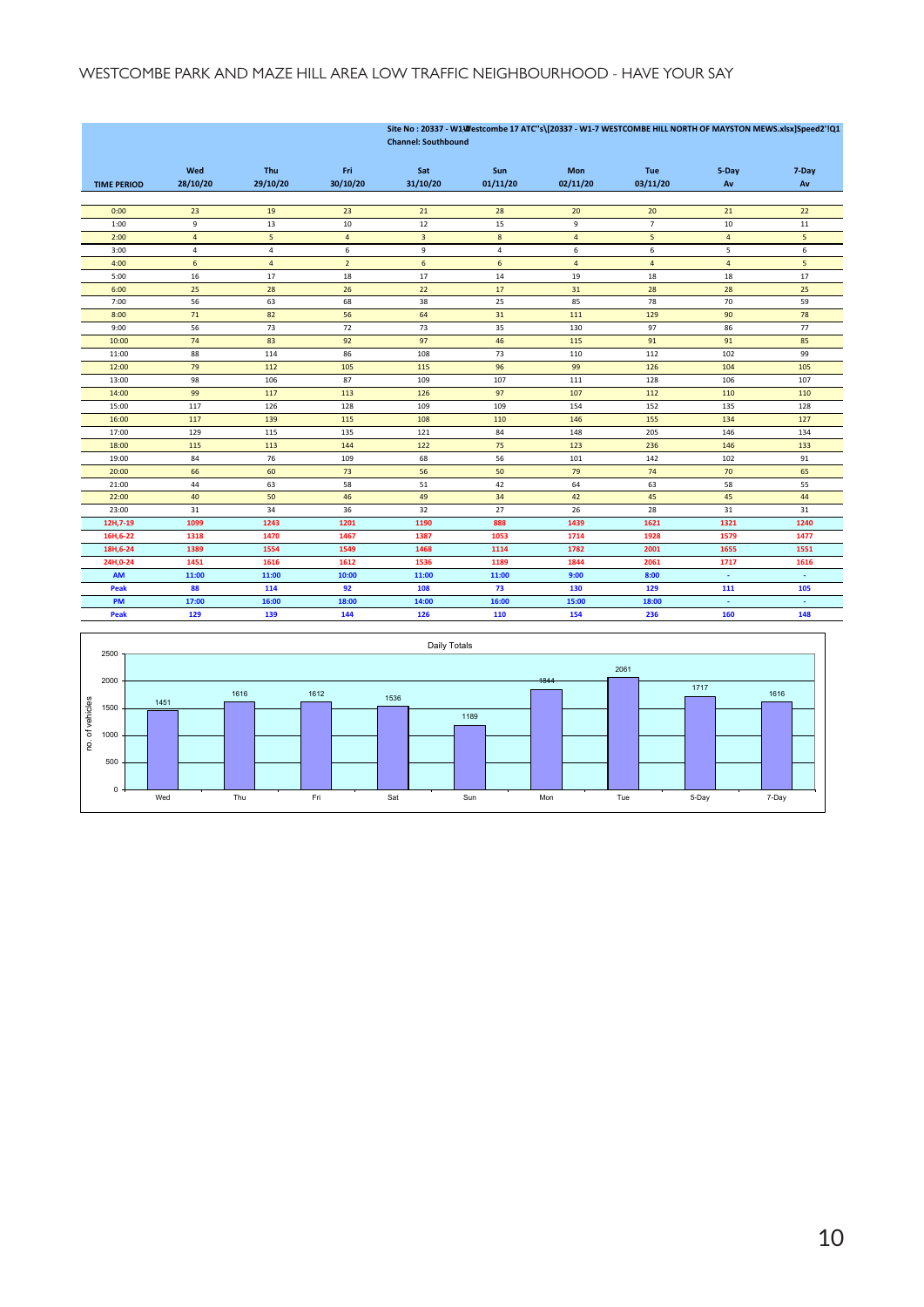#### WESTCOMBE PARK AND MAZE HILL AREA LOW TRAFFIC NEIGHBOURHOOD - HAVE YOUR SAY

|                    |                 | <b>WESTCOMBE HILL NORTH OF KIRKSIDE ROAD</b> |                 |                 |                        |                        |                 |                          |                |
|--------------------|-----------------|----------------------------------------------|-----------------|-----------------|------------------------|------------------------|-----------------|--------------------------|----------------|
| <b>TIME PERIOD</b> | Wed<br>28/10/20 | Thu<br>29/10/20                              | Fri<br>30/10/20 | Sat<br>31/10/20 | <b>Sun</b><br>01/11/20 | <b>Mon</b><br>02/11/20 | Tue<br>03/11/20 | 5-Day<br>Av              | 7-Day<br>Av    |
| 0:00               | 20              | 23                                           | 26              | 21              | 33                     | 18                     | 20              | 21                       | 23             |
| 1:00               | $\overline{7}$  | 8                                            | 6               | 9               | 10                     | 5                      | 9               | $\overline{7}$           | $\bf 8$        |
| 2:00               | $\overline{4}$  | 3                                            | $\overline{7}$  | 8               | 21                     | $\overline{4}$         | $\overline{7}$  | 5                        | 8              |
| 3:00               | $\overline{7}$  | $\overline{7}$                               | $\overline{4}$  | 6               | 6                      | 6                      | 6               | 6                        | 6              |
| 4:00               | $\overline{9}$  | $\overline{9}$                               | $\overline{7}$  | $6\phantom{1}6$ | 5                      | $\overline{9}$         | 8               | 8                        | $\bf 8$        |
| 5:00               | 25              | 22                                           | 20              | 19              | 16                     | 27                     | 28              | 24                       | 22             |
| 6:00               | 134             | 99                                           | 90              | 29              | 16                     | 119                    | 127             | 114                      | 88             |
| 7:00               | 267             | 183                                          | 164             | 50              | 36                     | 320                    | 400             | 267                      | 203            |
| 8:00               | 146             | 135                                          | 106             | 79              | 35                     | 274                    | 300             | 192                      | 154            |
| 9:00               | 104             | 123                                          | 105             | 117             | 50                     | 230                    | 314             | 175                      | 149            |
| 10:00              | 134             | 142                                          | 116             | 121             | 96                     | 158                    | 293             | 169                      | 151            |
| 11:00              | 127             | 159                                          | 150             | 137             | 157                    | 143                    | 227             | 161                      | 157            |
| 12:00              | 122             | 186                                          | 166             | 158             | 143                    | 149                    | 169             | 158                      | 156            |
| 13:00              | 147             | 138                                          | 326             | 161             | 167                    | 163                    | 164             | 188                      | 181            |
| 14:00              | 134             | 133                                          | 261             | 169             | 134                    | 151                    | 127             | 161                      | 158            |
| 15:00              | 125             | 135                                          | 222             | 145             | 130                    | 145                    | 159             | 157                      | 152            |
| 16:00              | 145             | 119                                          | 187             | 127             | 101                    | 147                    | 168             | 153                      | 142            |
| 17:00              | 136             | 105                                          | 178             | 123             | 93                     | 143                    | 173             | 147                      | 136            |
| 18:00              | 155             | 104                                          | 264             | 117             | 61                     | 126                    | 188             | 167                      | 145            |
| 19:00              | 89              | 85                                           | 245             | 90              | 65                     | 78                     | 137             | 127                      | 113            |
| 20:00              | 55              | 57                                           | 81              | 72              | 47                     | 64                     | 70              | 65                       | 64             |
| 21:00              | 75              | 52                                           | 64              | 63              | 37                     | 48                     | 71              | 62                       | 59             |
| 22:00              | 43              | 50                                           | 49              | 58              | 37                     | 46                     | 51              | 48                       | 48             |
| 23:00              | 30              | 36                                           | 39              | 36              | 32                     | 35                     | 33              | 35                       | 34             |
| 12H, 7-19          | 1742            | 1662                                         | 2245            | 1504            | 1203                   | 2149                   | 2682            | 2096                     | 1884           |
| 16H,6-22           | 2095            | 1955                                         | 2725            | 1758            | 1368                   | 2458                   | 3087            | 2464                     | 2207           |
| 18H, 6-24          | 2168            | 2041                                         | 2813            | 1852            | 1437                   | 2539                   | 3171            | 2546                     | 2289           |
| 24H,0-24           | 2240            | 2113                                         | 2883            | 1921            | 1528                   | 2608                   | 3249            | 2619                     | 2363           |
| <b>AM</b>          | 7:00            | 7:00                                         | 7:00            | 11:00           | 11:00                  | 7:00                   | 7:00            | ÷                        | ÷              |
| Peak               | 267             | 183                                          | 164             | 137             | 157                    | 320                    | 400             | 267                      | 233            |
| <b>PM</b>          | 18:00           | 12:00                                        | 13:00           | 14:00           | 13:00                  | 13:00                  | 18:00           | $\overline{\phantom{a}}$ | $\blacksquare$ |
| Peak               | 155             | 186                                          | 326             | 169             | 167                    | 163                    | 188             | 204                      | 193            |

|                        | Daily Totals<br>3500 |      |  |      |  |      |  |      |  |      |  |      |  |      |       |       |  |
|------------------------|----------------------|------|--|------|--|------|--|------|--|------|--|------|--|------|-------|-------|--|
|                        |                      |      |  |      |  | 2883 |  |      |  |      |  |      |  | 3249 |       |       |  |
| 3000                   |                      | 2608 |  |      |  |      |  |      |  |      |  | 2619 |  |      |       |       |  |
| 2500                   |                      | 2240 |  | 2113 |  |      |  | 1921 |  |      |  |      |  |      |       | 2363  |  |
| vehicles<br>2000       |                      |      |  |      |  |      |  |      |  | 1528 |  |      |  |      |       |       |  |
| 1500<br>$\overline{5}$ |                      |      |  |      |  |      |  |      |  |      |  |      |  |      |       |       |  |
| ρ.<br>1000             |                      |      |  |      |  |      |  |      |  |      |  |      |  |      |       |       |  |
| 500                    |                      |      |  |      |  |      |  |      |  |      |  |      |  |      |       |       |  |
| 0                      |                      |      |  |      |  |      |  |      |  |      |  |      |  |      |       |       |  |
|                        |                      | Wed  |  | Thu  |  | Fri  |  | Sat  |  | Sun  |  | Mon  |  | Tue  | 5-Day | 7-Day |  |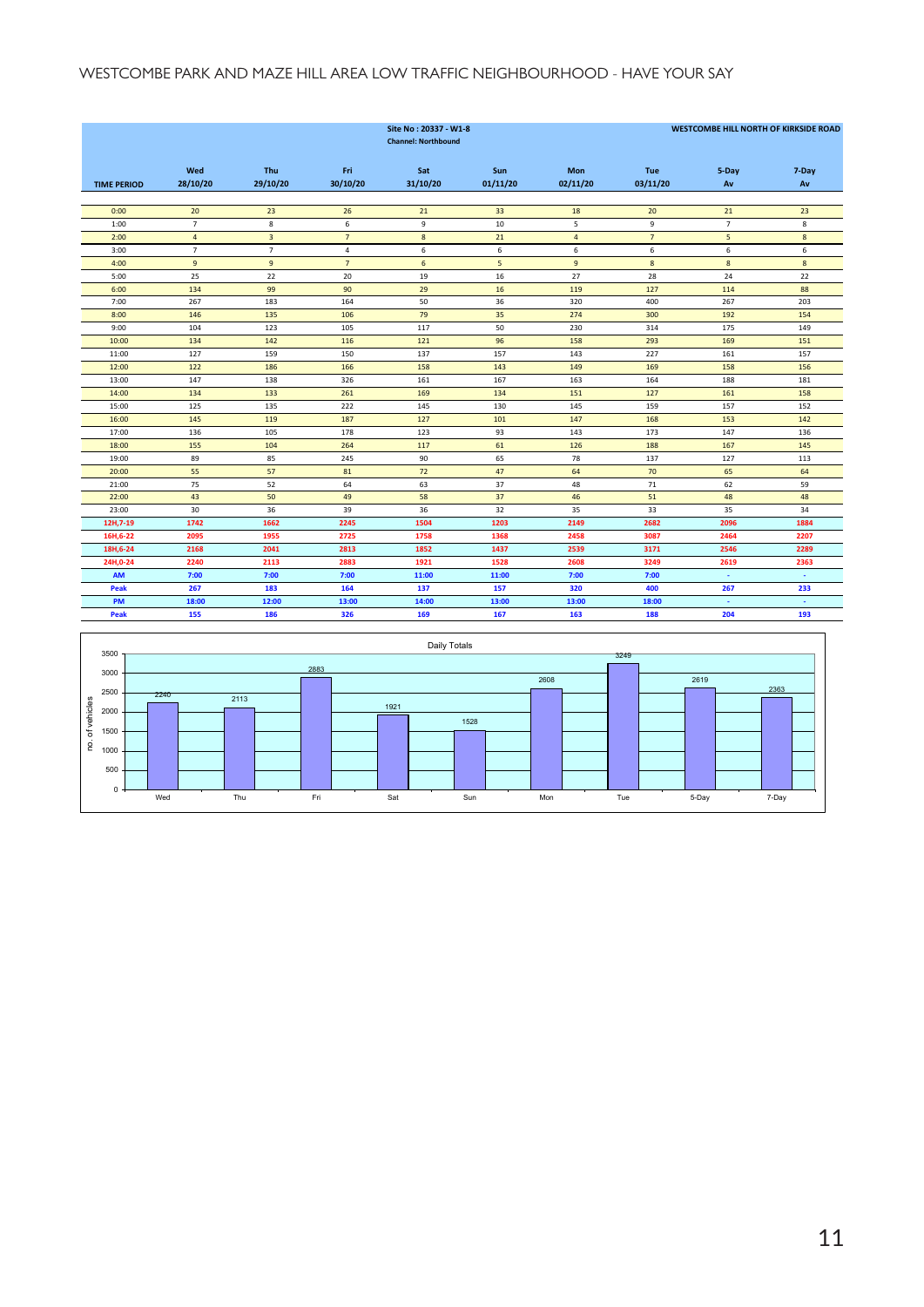#### WESTCOMBE PARK AND MAZE HILL AREA LOW TRAFFIC NEIGHBOURHOOD - HAVE YOUR SAY

|                    |                 | <b>WESTCOMBE HILL NORTH OF KIRKSIDE ROAD</b> |                         |                 |                 |                 |                 |                |             |
|--------------------|-----------------|----------------------------------------------|-------------------------|-----------------|-----------------|-----------------|-----------------|----------------|-------------|
| <b>TIME PERIOD</b> | Wed<br>28/10/20 | <b>Thu</b><br>29/10/20                       | Fri<br>30/10/20         | Sat<br>31/10/20 | Sun<br>01/11/20 | Mon<br>02/11/20 | Tue<br>03/11/20 | 5-Day<br>Av    | 7-Day<br>Av |
| 0:00               | 23              | 21                                           | 24                      | 21              | 26              | 21              | 22              | 22             | 23          |
| 1:00               | 9               | 13                                           | 9                       | 10              | 16              | 8               | 8               | 9              | 10          |
| 2:00               | 5               | 5                                            | $\overline{\mathbf{3}}$ | $\overline{2}$  | 10              | $\overline{3}$  | 4               | $\sqrt{4}$     | 5           |
| 3:00               | 5               | 4                                            | 6                       | 8               | $\sqrt{4}$      | 5               | 6               | 5              | 5           |
| 4:00               | $\overline{5}$  | $\overline{9}$                               | $\overline{2}$          | $\overline{4}$  | $\overline{2}$  | $\overline{3}$  | $\overline{7}$  | $\overline{5}$ | 5           |
| 5:00               | 17              | 14                                           | 15                      | 18              | 14              | 20              | 21              | 17             | 17          |
| 6:00               | 27              | 30 <sub>o</sub>                              | 22                      | 21              | 19              | 30              | 34              | 29             | 26          |
| 7:00               | 64              | 58                                           | 57                      | 33              | 24              | 79              | 94              | 70             | 58          |
| 8:00               | 68              | 74                                           | 52                      | 52              | 33              | 110             | 113             | 83             | 72          |
| 9:00               | 58              | 68                                           | 69                      | 85              | 39              | 97              | 99              | 78             | 74          |
| 10:00              | 85              | 92                                           | 80                      | 99              | 49              | 105             | 106             | 94             | 88          |
| 11:00              | 91              | 109                                          | 89                      | 105             | 69              | 115             | 112             | 103            | 99          |
| 12:00              | 85              | 98                                           | 107                     | 106             | 81              | 111             | 122             | 105            | 101         |
| 13:00              | 80              | 102                                          | 88                      | 106             | 92              | 108             | 128             | 101            | 101         |
| 14:00              | 86              | 119                                          | 130                     | 119             | 90              | 103             | 109             | 109            | 108         |
| 15:00              | 118             | 110                                          | 131                     | 95              | 103             | 151             | 149             | 132            | 122         |
| 16:00              | 129             | 117                                          | 115                     | 99              | 88              | 154             | 168             | 137            | 124         |
| 17:00              | 143             | 119                                          | 122                     | 114             | 81              | 152             | 204             | 148            | 134         |
| 18:00              | 124             | 106                                          | 106                     | 107             | 61              | 113             | 204             | 131            | 117         |
| 19:00              | 76              | 66                                           | 98                      | 65              | 57              | 85              | 135             | 92             | 83          |
| 20:00              | 65              | 45                                           | 64                      | 56              | 38              | 65              | 63              | 60             | 57          |
| 21:00              | 48              | 55                                           | 54                      | 51              | 33              | 58              | 56              | 54             | 51          |
| 22:00              | 40              | 44                                           | 36                      | 47              | 28              | 42              | 44              | 41             | 40          |
| 23:00              | 31              | 24                                           | 36                      | 31              | 23              | 29              | 31              | 30             | 29          |
| 12H, 7-19          | 1131            | 1172                                         | 1146                    | 1120            | 810             | 1398            | 1608            | 1291           | 1198        |
| 16H,6-22           | 1347            | 1368                                         | 1384                    | 1313            | 957             | 1636            | 1896            | 1526           | 1414        |
| 18H, 6-24          | 1418            | 1436                                         | 1456                    | 1391            | 1008            | 1707            | 1971            | 1598           | 1484        |
| 24H,0-24           | 1482            | 1502                                         | 1515                    | 1454            | 1080            | 1767            | 2039            | 1661           | 1548        |
| <b>AM</b>          | 11:00           | 11:00                                        | 11:00                   | 11:00           | 11:00           | 11:00           | 8:00            |                |             |
| Peak               | 91              | 109                                          | 89                      | 105             | 69              | 115             | 113             | 103            | 99          |
| PM                 | 17:00           | 14:00                                        | 15:00                   | 14:00           | 15:00           | 16:00           | 17:00           | ÷              | ÷           |
| Peak               | 143             | 119                                          | 131                     | 119             | 103             | 154             | 204             | 150            | 139         |